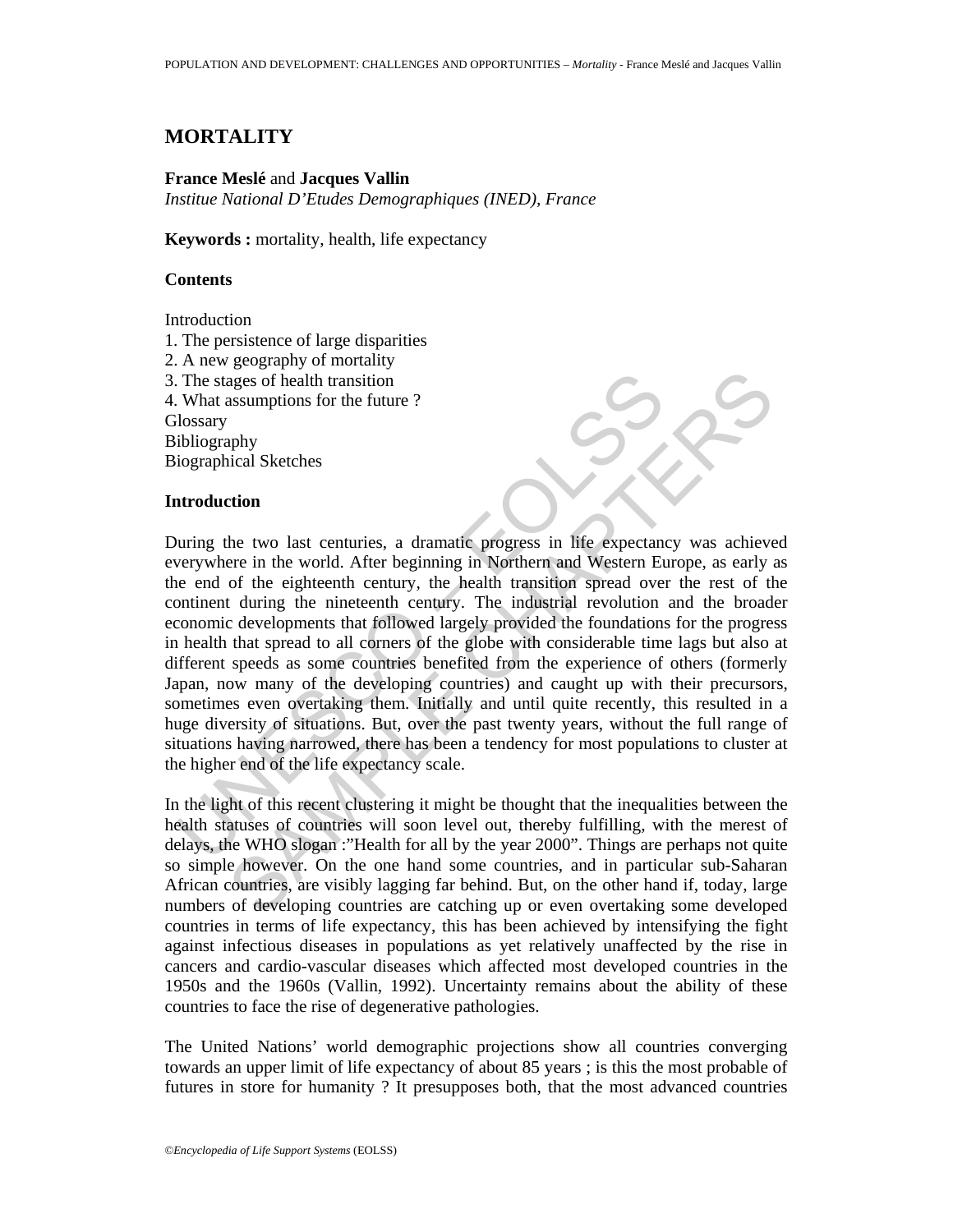will never exceed this level and also that those who are still far behind will eventually succeed in making up for lost time.

### **1. The persistence of large disparities**

Table 1 gives an overview of mortality in each of the main regions of the world for all countries with population of 15 millions or more in terms of the three most widely used indices : crude death rate, infant mortality rate and life expectancy at birth.

The diversity of situation is huge. At one hand of the list of 56 countries chosen here, we have Uganda , with a life expectancy of less than 40 years and at the other hand Japan with a level of exactly 80 years. Looking at the infant mortality rate the inequalities are also very impressive : from 4 per thousand in Japan to 151 per thousand in Afghanistan.

| nequalities are also very impressive : from 4 per thousand in Japan to 151 per thousand<br>n Afghanistan.                                                                                                                                                                                                                                                                                                                                                                                                                                                                                                                                                 |                                  |                                        |                                       |                                  |
|-----------------------------------------------------------------------------------------------------------------------------------------------------------------------------------------------------------------------------------------------------------------------------------------------------------------------------------------------------------------------------------------------------------------------------------------------------------------------------------------------------------------------------------------------------------------------------------------------------------------------------------------------------------|----------------------------------|----------------------------------------|---------------------------------------|----------------------------------|
| But it is not only between developing and developed countries that there are differences<br>Similarly, often very broad discrepancies appear in all the regions of the world. The<br>greatest variations occur in South Asia where Afghanistan is almost as far remove<br>from Sri Lanka (which has a life expectancy of 73 years) as it is from many wester<br>countries. In South-East Asia, values range from 60 in Myanmar to 72 in Malaysia. In<br>North Africa they range from 55 in Sudan to 69 in Algeria. Even in Tropical Afric<br>where levels are very low (48 years for the whole region), a gap of 20 years separate<br>Jganda from Ghana). |                                  |                                        |                                       |                                  |
|                                                                                                                                                                                                                                                                                                                                                                                                                                                                                                                                                                                                                                                           |                                  |                                        |                                       |                                  |
| Region or country                                                                                                                                                                                                                                                                                                                                                                                                                                                                                                                                                                                                                                         | Population in 1998<br>(millions) | Life<br>expectancy at<br>birth (years) | Infant<br>mortality rate<br>(p. 1000) | Crude<br>death rate<br>(p. 1000) |
| <b>WORLD</b>                                                                                                                                                                                                                                                                                                                                                                                                                                                                                                                                                                                                                                              | 5926                             | 65.4                                   | 57                                    | 8.9                              |
| <b>Developed countries</b>                                                                                                                                                                                                                                                                                                                                                                                                                                                                                                                                                                                                                                | 1178                             | 74.9                                   | 9                                     | 10.1                             |
| <b>Developing countries</b>                                                                                                                                                                                                                                                                                                                                                                                                                                                                                                                                                                                                                               | 4748                             | 63.3                                   | 63                                    | 8.6                              |
| <b>Western Europe</b>                                                                                                                                                                                                                                                                                                                                                                                                                                                                                                                                                                                                                                     | 422                              | 77.1                                   | 8                                     | 10.1                             |
| Germany                                                                                                                                                                                                                                                                                                                                                                                                                                                                                                                                                                                                                                                   | 82                               | 77.2                                   | $\overline{5}$                        | 10.8                             |
| France                                                                                                                                                                                                                                                                                                                                                                                                                                                                                                                                                                                                                                                    | 59                               | 78.1                                   | 6                                     | 9.3                              |
| <b>United Kingdom</b>                                                                                                                                                                                                                                                                                                                                                                                                                                                                                                                                                                                                                                     | 59                               | 77.2                                   | $\overline{7}$                        | 10.8                             |
| Italy                                                                                                                                                                                                                                                                                                                                                                                                                                                                                                                                                                                                                                                     | 58                               | 78.2                                   | $\tau$                                | 10.4                             |
| Spain                                                                                                                                                                                                                                                                                                                                                                                                                                                                                                                                                                                                                                                     | 39                               | 78                                     | 7                                     | 9.3                              |
| Netherlands                                                                                                                                                                                                                                                                                                                                                                                                                                                                                                                                                                                                                                               | 16                               | 77.9                                   | 6                                     | 8.7                              |
| <b>Eastern Europe</b>                                                                                                                                                                                                                                                                                                                                                                                                                                                                                                                                                                                                                                     | 307                              | 68.5                                   | 18                                    | 13.0                             |
| Russia                                                                                                                                                                                                                                                                                                                                                                                                                                                                                                                                                                                                                                                    | 147                              | 66.6                                   | 18                                    | 13.9                             |
| Ukraine                                                                                                                                                                                                                                                                                                                                                                                                                                                                                                                                                                                                                                                   | 50                               | 68.8                                   | 19                                    | 14                               |
| Poland                                                                                                                                                                                                                                                                                                                                                                                                                                                                                                                                                                                                                                                    | 39                               | 72.5                                   | 15                                    | 9.9                              |
| Romania                                                                                                                                                                                                                                                                                                                                                                                                                                                                                                                                                                                                                                                   | 23                               | 69.9                                   | 23                                    | 11.5                             |
| Japan                                                                                                                                                                                                                                                                                                                                                                                                                                                                                                                                                                                                                                                     | 126                              | 80.0                                   | $\boldsymbol{4}$                      | 8.0                              |
| North America                                                                                                                                                                                                                                                                                                                                                                                                                                                                                                                                                                                                                                             | 301                              | 76.9                                   | $\overline{7}$                        | 8.3                              |
| <b>United States</b>                                                                                                                                                                                                                                                                                                                                                                                                                                                                                                                                                                                                                                      | 270                              | 76.7                                   | $\overline{7}$                        | 8.5                              |
| Canada                                                                                                                                                                                                                                                                                                                                                                                                                                                                                                                                                                                                                                                    | 31                               | 79                                     | 6                                     | 7.1                              |
| Australia & New Zealand                                                                                                                                                                                                                                                                                                                                                                                                                                                                                                                                                                                                                                   | 23                               | 78.0                                   | 6                                     | 7.6                              |
| Australia                                                                                                                                                                                                                                                                                                                                                                                                                                                                                                                                                                                                                                                 | 19                               | 78.2                                   | 6                                     | 7.6                              |
| $\overline{China}$                                                                                                                                                                                                                                                                                                                                                                                                                                                                                                                                                                                                                                        | 1243                             | 69.8                                   | 41                                    | 6.9                              |
| Eastern Asia (exc. China and<br>Japan)                                                                                                                                                                                                                                                                                                                                                                                                                                                                                                                                                                                                                    | 100                              | 73.3                                   | 13                                    | 5.9                              |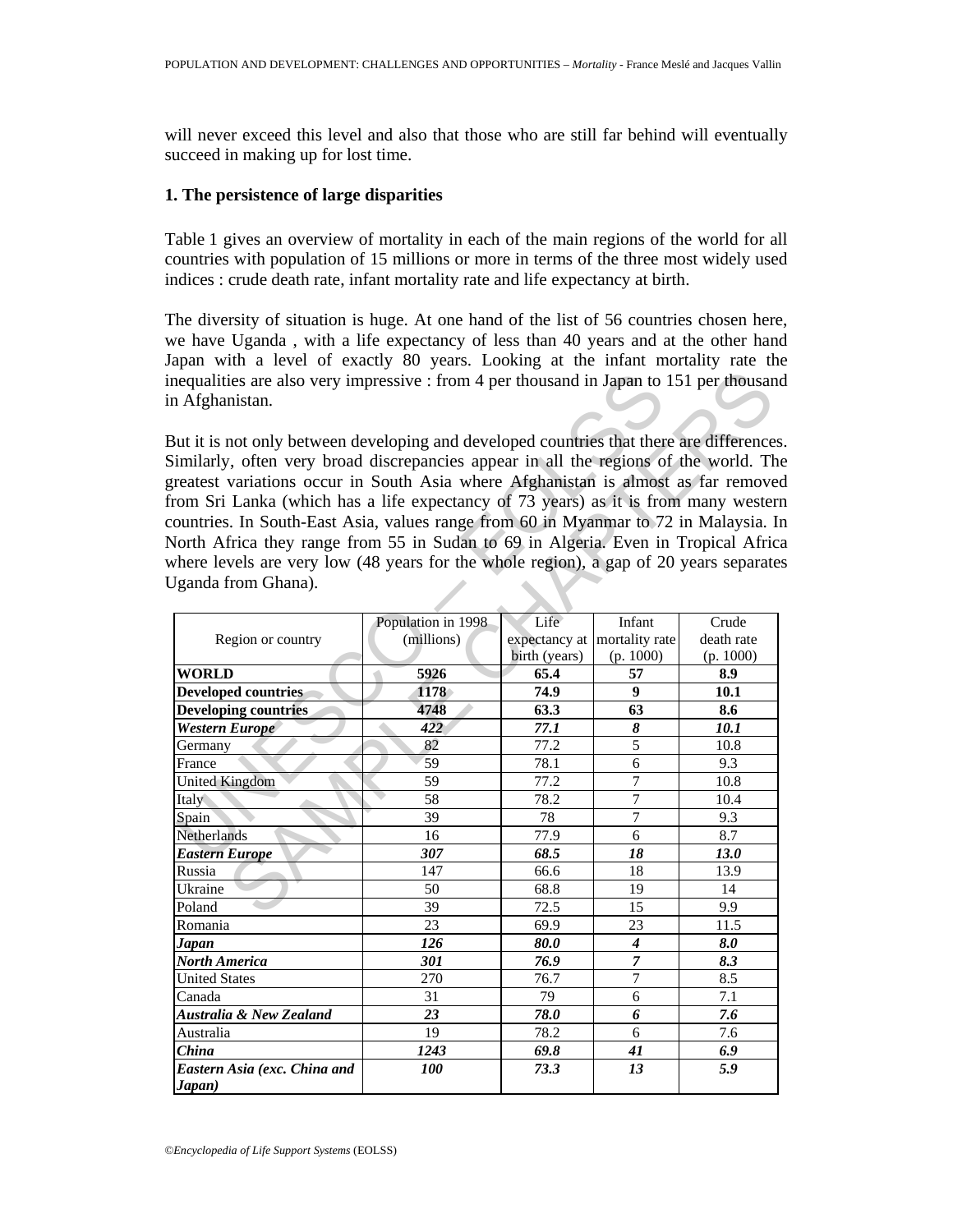| South Korea     | 46  | 72.4 | 10 | 6.2 |
|-----------------|-----|------|----|-----|
| North Korea     | 22  | 72.2 | 22 | 5.4 |
| Taiwan          | 22  | 75   |    | b   |
| South-East Asia | 512 | 65.7 | 46 | 7.3 |
| Indonesia       | 207 | 65.1 | 48 | 7.5 |
| Vietnam         | 79  | 67.4 | 38 | 6.8 |
| Philippines     | 75  | 68.3 | 35 | 5.8 |
| Thailand        | 61  | 68.8 | 29 | 6.7 |
| Myanmar         | 47  | 60.1 | 79 | 9.3 |
| Malaysia        | 22  | 72.0 |    | 4.8 |

# **Table 1 (cont'd).**

|                               | Population in 1998 | Life                         | Infant          | Crude      |
|-------------------------------|--------------------|------------------------------|-----------------|------------|
| Region or country             | (millions)         | expectancy at mortality rate |                 | death rate |
|                               |                    | birth (years)                | (p. 1000)       | (p. 1000)  |
| South Asia                    | 1442               | 62.3                         | 73              | 8.8        |
| India                         | 989                | 62.6                         | 72              | 8.9        |
| Pakistan                      | $\overline{142}$   | 64.0                         | 74              | 7.8        |
| Bangladesh                    | 123                | 58.1                         | 79              | 9.6        |
| Iran                          | 64                 | 69.2                         | 35              | 5.5        |
| Afghanistan                   | 25                 | 45.5                         | 151             | 20.6       |
| Uzbekistan                    | 24                 | 67.5                         | 44              | 6.6        |
| Nepal                         | 24                 | 57.3                         | 83              | 10.9       |
| Sri Lanka                     | 19                 | 73.1                         | 18              | 5.7        |
| Kazakhstan                    | 16                 | 67.6                         | $\overline{35}$ | 8.5        |
| South-West Asia               | 182<br>ä           | 68.0                         | $\overline{51}$ | 6.6        |
| Turkey                        | 65                 | 69.0                         | 45              | 6.4        |
| Iraq                          | 22                 | 62.4                         | 95              | 8.5        |
| Saudi Arabia                  | 20                 | 71.4                         | 23              | 4.1        |
| North Africa                  | 167                | 64.8                         | $\overline{52}$ | 7.3        |
| Egypt                         | 66                 | 66.3                         | $\overline{51}$ | 6.8        |
| Algeria                       | 30                 | 68.9                         | 44              | 5.6        |
| Sudan                         | 29                 | 55.0                         | 71              | 11.5       |
| Morocco                       | 28                 | 66.6                         | 51              | 6.7        |
| <b>Tropical Africa</b>        | 551                | 48.0                         | 95              | 16.1       |
| Nigeria                       | 122                | 50.1                         | 81              | 14.7       |
| Ethiopia                      | 58                 | 43.3                         | 115             | 19.8       |
| Dem. Republic of the Congo    | 49                 | 50.8                         | 90              | 14.7       |
| (Zaire)                       |                    |                              |                 |            |
| Tanzania                      | 31                 | 47.9                         | 81              | 15.3       |
| Kenya                         | 28                 | 52.0                         | 66              | 12.2       |
| Uganda                        | 21                 | 39.6                         | 107             | 21.7       |
| Ghana                         | 19                 | 60.0                         | 66              | 9.4        |
| Mozambique                    | 19                 | 45.2                         | 114             | 18.8       |
| Côte d'Ivoire                 | 16                 | 46.7                         | 87              | 16.1       |
| Southern Africa               | 45                 | 54.4                         | 62              | 12.3       |
| South Africa                  | 39                 | 54.7                         | 59              | 12.2       |
| <b>Central America</b>        | 169                | 70.6                         | 34              | 5.8        |
|                               |                    |                              |                 |            |
| Mexico                        | 98                 | 72.2                         | 31              | 5.1        |
| <b>Tropical South America</b> | 271                | 67.9                         | 40              | 6.7        |
| <b>Brazil</b>                 | 162                | 66.8                         | $\overline{42}$ | 7.2        |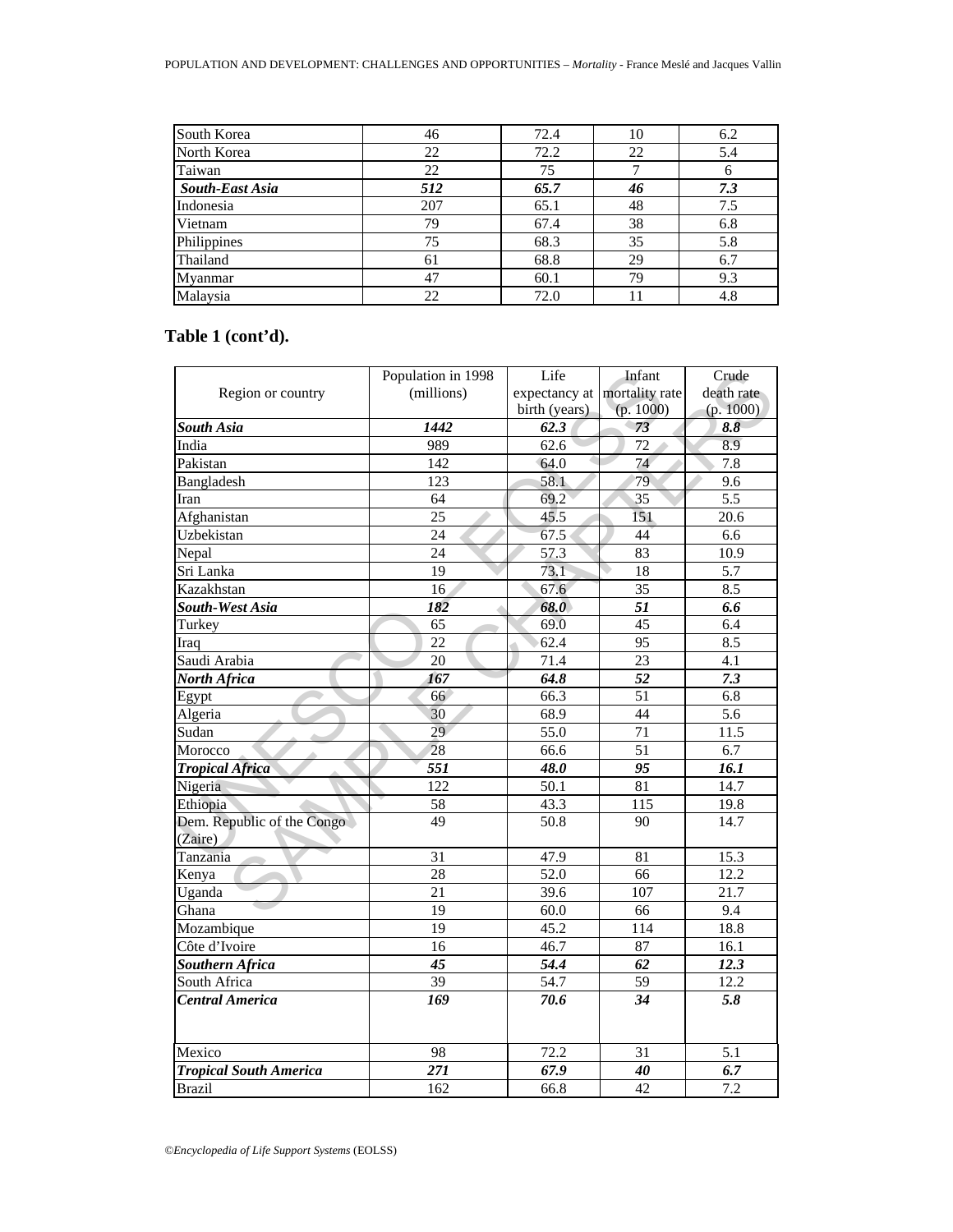| Colombia                                                          | 70.4 | 30 |     |
|-------------------------------------------------------------------|------|----|-----|
| Peru                                                              | 68.3 | 45 | 6.4 |
| Venezuela                                                         | 72.4 |    |     |
| <b>Temperate South America</b>                                    | 73.2 |    |     |
| Argentina                                                         | 72.9 | 22 |     |
| Source : United Nations, 1998 ; Population Reference Bureau, 1998 |      |    |     |

Table1: Mortality indices for the 55 countries of more than 15 million inhabitants, in 1995-2000

Only two of the three indices shown in Table 1, life expectancy and the infant mortality rate, are reliable measures of a population's health status.; the third index, the crude death rate is known for being dependent on the age structure of a population. This is immediately apparent from Figures 1a and 1b. The first figure illustrates the close correlation that exists between life expectancy and infant mortality; the second figure shows two separate universes : the industrialised countries with ageing populations resulting from the low fertility levels that have prevailed there for the some time and the developing countries with their broad-based age pyramids indicating large numbers in the younger age groups. In this second figure, we find countries such as Ukraine and Saudi Arabia which have fairly similar expectations of life (69 and 71 years) but a crude death rate that is three times as hign in one as it is in the other (4.1 compared to 14.0). Inversely Germany and Nepal which have the same crude death rate (about 11 per 1000) have a very different level of life expectancy (77 years against 57).



Figure 1: Correlation between life expectancy at birth and infant mortality rate (a), between life expectancy at birth and crude death rate (b) in 1995-2000

The crude death rate is obviously not a good indicator of the health status of a population. However, since a population's growth rate is equal to the difference between the crude death rate and the crude birth rate, it remains of interest to mention it here. Comparing the crude death rate of a country with the true mortality indices thus further highlights the diversity of health statutes by replacing them within their historical context.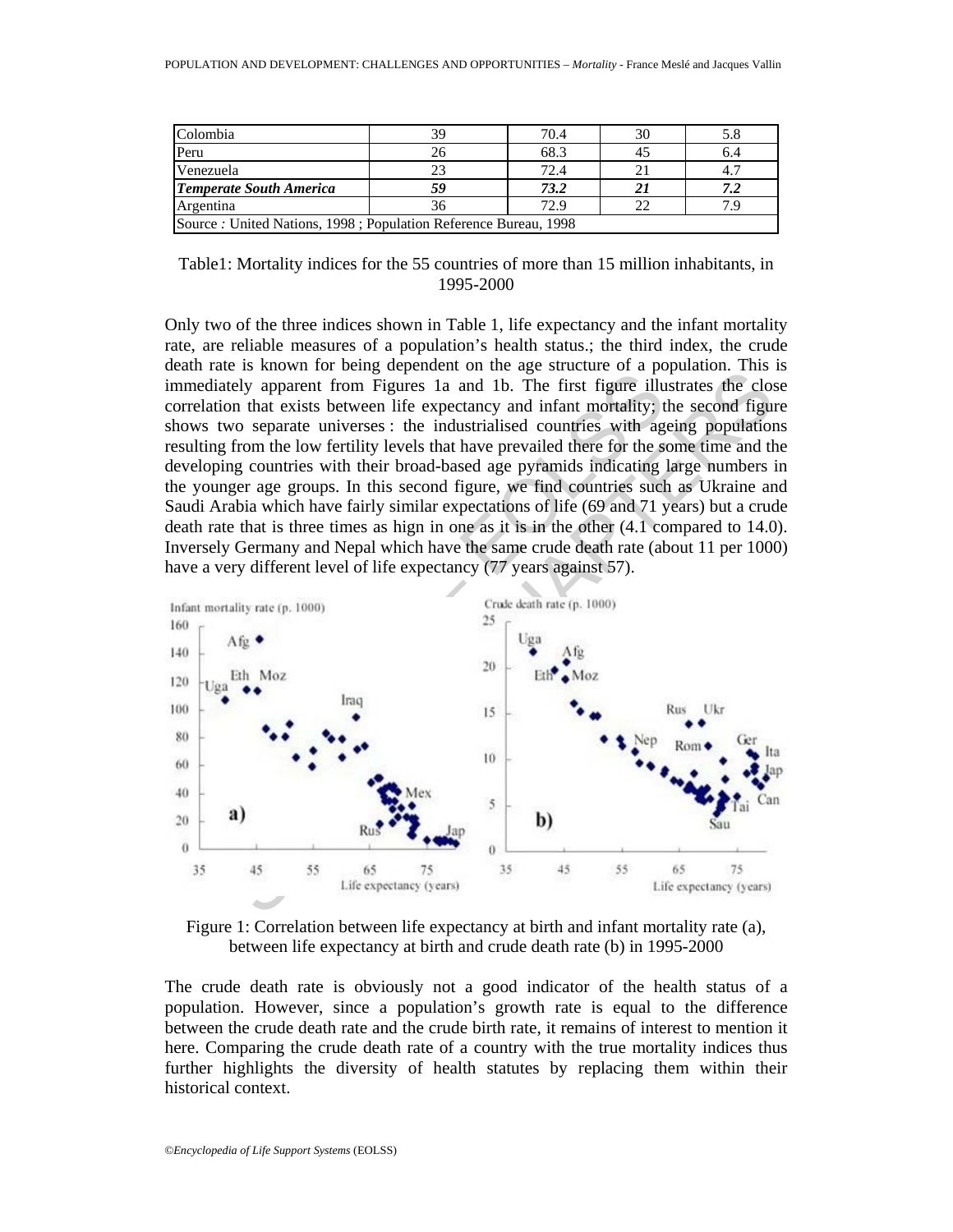- - -

## TO ACCESS ALL THE **13 PAGES** OF THIS CHAPTER, Visi[t: http://www.eolss.net/Eolss-sampleAllChapter.aspx](https://www.eolss.net/ebooklib/sc_cart.aspx?File=E1-13-01-04)

#### **Bibliography**

Bannister (Judith), 1987. – *China's changing population*. – Stanford, Stanford University Press, 488 p.

Bourgeois-Pichat (Jean), 1952. – Essai sur la mortalité biologique de l'homme. *Population*, vol. 7, n° 3, p. 381-394.

Bourgeois-Pichat (Jean), 1988. – Du XX<sup>e</sup> au XXI<sup>e</sup> siècle : l'Europe et sa population après l'an 2000. *Population*, vol. 43, n° 1, p. 9-44.

Bureau of the Census, 1975. – *Historical Statitstics of the United States. Colonial times to 1970. –* Washington D.C., US Printing office.

Bureau of the Census, 1985. – *Statistical abstract of the United States, 1985. –* Washington D.C. (105th edition).

Bureau of the Census, 1992. – *Statistical abstract of the United States, 1992. –* Washington D.C. (112th edition).

ourgeois-Pichat (Jean), 1952. – Essai sur la mortalité biologique de l'homme. *Pop*<br>381-394.<br>
ourgeois-Pichat (Jean), 1988. – Du XX<sup>e</sup> au XXI<sup>e</sup> siècle : l'Europe et sa populat<br>
orgation, vol. 43, n° 1, p. 9-44.<br>
ureau of Pichat (Jean), 1952. – Essai sur la mortalité biologique de l'homme. *Population*, vol. 7, n°<br>
- Pichat (Jean), 1988. – Du XX<sup>e</sup> au XXI<sup>e</sup> siècle : l'Europe et sa population après l'an 200<br>
- Pichat (Jean), 1988. – Du XX<sup></sup> Duchêne (Josianne) and Wunsch (Guillaume), 1990. – Les tables de mortalité limite : quand la biologie vient au secours du démographe. *In : Populations âgées et révolution grise. Les hommes et les sociétés face à leurs vieillissements*, éd. par Loriaux (Michel), Remy (Dominique) and Vilquin (Eric). Institut de démographie. – Université catholique de Louvain, Bruxelles.

Fries (James), 1989. –The compression of morbidity : near or far ? *The Milbank Quarterly*, vol. 67, p. 208.

Institute of Population Problems, 1993. – *The 45th abridged life tables for Japan 1991-1992.* – Ministry of Health and Welfare, Tokyo.

Kannisto (Väinö), 1994. – *Development of oldest-old mortality 1950-1990 : evidence from 28 developed countries*. – Odense (Danemark), Odense University Press, 108 p. (Odense monographs on population ageing n°1).

Meslé France and Hertrich Véronique, 1997. – Évolution de la mortalité en Europe : la divergence s'accentue entre l'Est et l'Ouest, *in : Congrès international de la population. Beijing 1997.* p. 479-508. – Liège, UIESP, 1532 p.

Meslé (France) and Vallin (Jacques), 1993. – Développement économique et espérance de vie : la transition sanitaire au tournant des années soixante. *In : Congrès international de la population, Montréal, août-septembre 1993, vol. 2*, p. 365-382. – Liège, UIESP.

Meslé France and Vallin Jacques, 1996. – *Mortality in the World : Trends and Prospects.* –Paris, CEPED, 24 p. (The CEPED series n° 1).

Myers (George) et Manton (Kenneth), 1984. – Compression of mortality, myth or reality ? *The gerontologist*, vol. 24, p. 346.

Nanjo (Zenji) et Kobayashi (Kazumasa), 1985. – *Cohort life tables based on annual life tables for the Japanese nationals covering the years 1891-1982*. –Tokyo, Nihon University, Population Research Institute, 112p. (NUPRI Research Paper Series, n° 23).

Olshansky (S. Jay) and Ault (A. Brian), 1986. –The fourth stage of the epidemiologic transition : the age of delayed degenerative diseases. *The Milbank Quarterly*, vol. 64, n° 3, pp. 355–391.